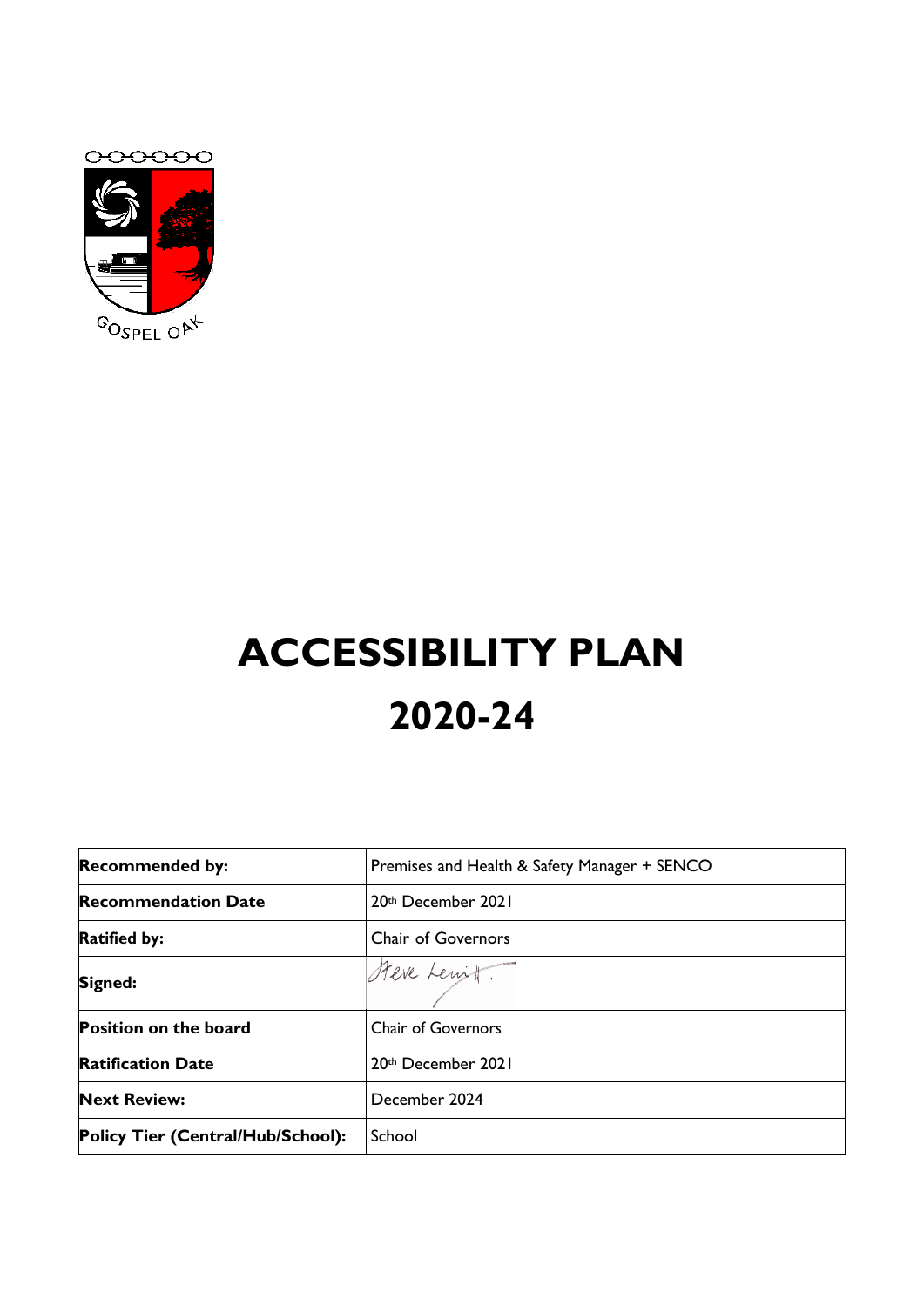| <b>Revision History</b> |                                         |                                                                                                             |                     |  |
|-------------------------|-----------------------------------------|-------------------------------------------------------------------------------------------------------------|---------------------|--|
| <b>Revision Date</b>    | <b>Previous</b><br><b>Revision Date</b> | <b>Summary of changes</b>                                                                                   | <b>Owner/Editor</b> |  |
| 12/2/2021               |                                         | P.12 added reference to additional policy<br>Children with Health Needs that cannot attend<br>school policy | SW                  |  |
| 12/2/2021               |                                         | Various - Removed reference to TEEP with<br>change to 'school's teaching and learning model'                | SW                  |  |
| 14/12/2021              |                                         | 'SEN staff' all to be trained in evac chair now<br>changed to 'selected staff'                              | MCI                 |  |
|                         |                                         |                                                                                                             |                     |  |
|                         |                                         |                                                                                                             |                     |  |
|                         |                                         |                                                                                                             |                     |  |
|                         |                                         |                                                                                                             |                     |  |
|                         |                                         |                                                                                                             |                     |  |
|                         |                                         |                                                                                                             |                     |  |
|                         |                                         |                                                                                                             |                     |  |
|                         |                                         |                                                                                                             |                     |  |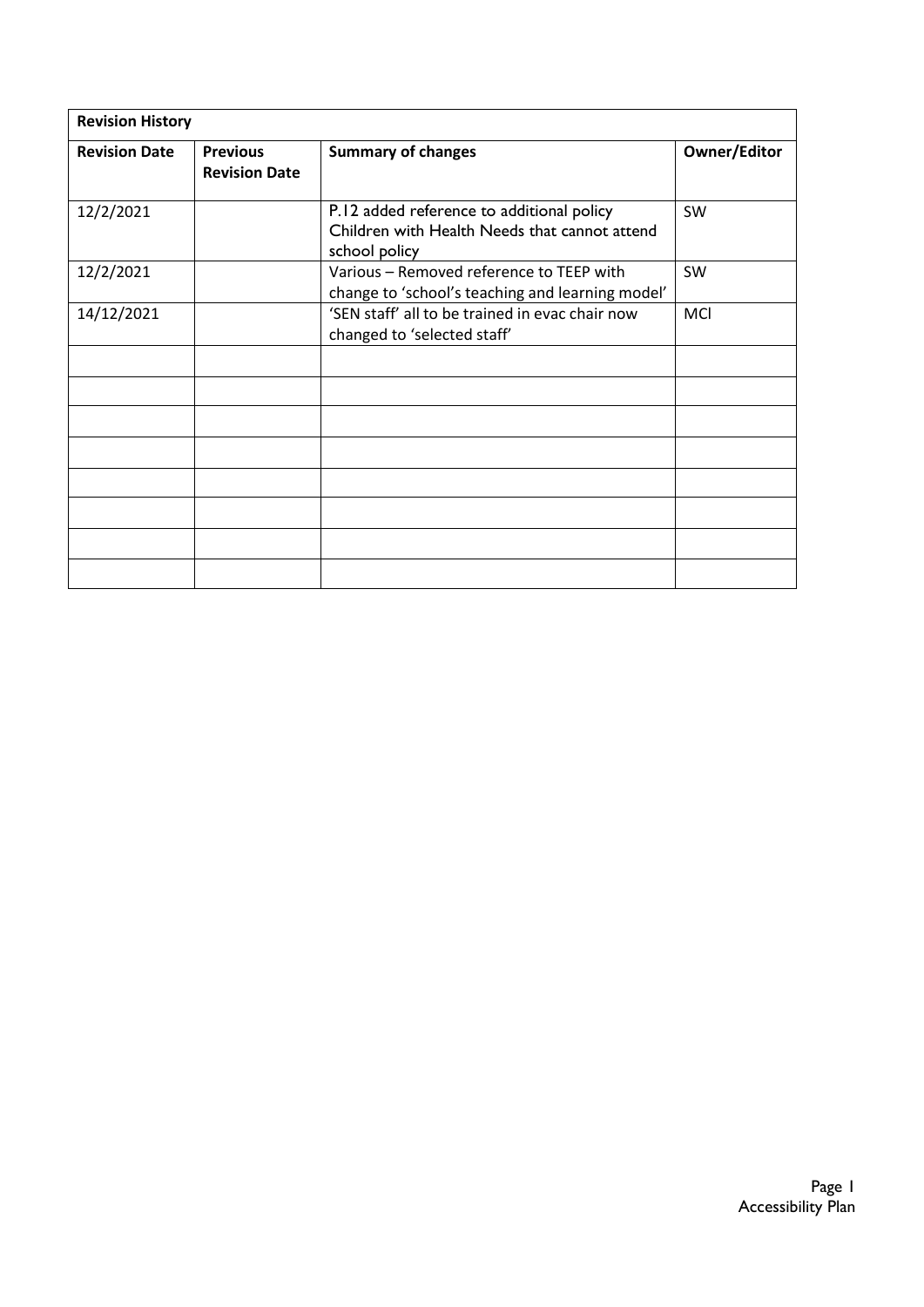## **Aims**

Schools are required under the Equality Act 2010 to have an accessibility plan. The purpose of the plan is to:

- Increase the extent to which disabled students can participate in the curriculum
- Improve the physical environment of the school to enable disabled students to take better advantage of education, benefits, facilities and services provided
- Improve the availability of accessible information to disabled students

The Gospel Oak School aims to treat all its students fairly and with respect. This involves providing access and opportunities for all students without discrimination of any kind. Compliance with the Equality Act 2010 is consistent with the operation of the school's SEN policy and SEN Information Report.

The School provides all students with a broad and balanced curriculum, differentiated and adjusted to meet the needs of individual students and their preferred learning styles; and endorses the key principles in the National Curriculum framework, which underpin the development of a more inclusive curriculum:

- setting suitable learning challenges
- responding to students' diverse learning needs
- overcoming potential barriers to learning and assessment for individuals and groups of students

The plan will be made available online on the School website, and paper copies are available upon request.

Our school is also committed to ensuring staff are trained in equality issues with reference to the Equality Act 2010, including understanding disability issues.

The School supports any available partnerships to develop and implement the plan. The plan will be changed, adapted and reviewed according to advice and guidance from the Central Region Schools Trust and has been produced in accordance with the Trust's Equality Policy.

The School's complaints procedure covers the accessibility plan. If you have any concerns relating to accessibility in school, this procedure sets out the process for raising these concerns.

We have included a range of stakeholders in the development of this accessibility plan, including students, parents, staff and governors of the School. In particular, the School recognises and values parents' knowledge of their child's disability and its effect on his/her ability to carry out normal activities and respects the parents' and child's right to confidentiality.

## **Legislation and guidance**

This document meets the requirements of [schedule 10 of the Equality Act 2010](http://www.legislation.gov.uk/ukpga/2010/15/schedule/10) and the Department for Education (DfE) [guidance for schools on the Equality Act 2010.](https://www.gov.uk/government/publications/equality-act-2010-advice-for-schools)

The Equality Act 2010 defines an individual as disabled if he or she has a physical or mental impairment that has a 'substantial' and 'long-term' adverse effect on his or her ability to undertake normal day to day activities. As such we employ the following definition;

'A person has a disability if he or she has a physical or mental impairment that has a 'substantial' and 'long-term' adverse effect on his or her ability to carry out normal day to day activities'.

Under the [Special Educational Needs and Disability \(SEND\) Code of Practice](https://www.gov.uk/government/publications/send-code-of-practice-0-to-25), 'long-term' is defined as 'a year or more' and 'substantial' is defined as 'more than minor or trivial'. The definition includes sensory impairments such as those affecting sight or hearing, and long-term health conditions such as asthma, diabetes, epilepsy and cancer.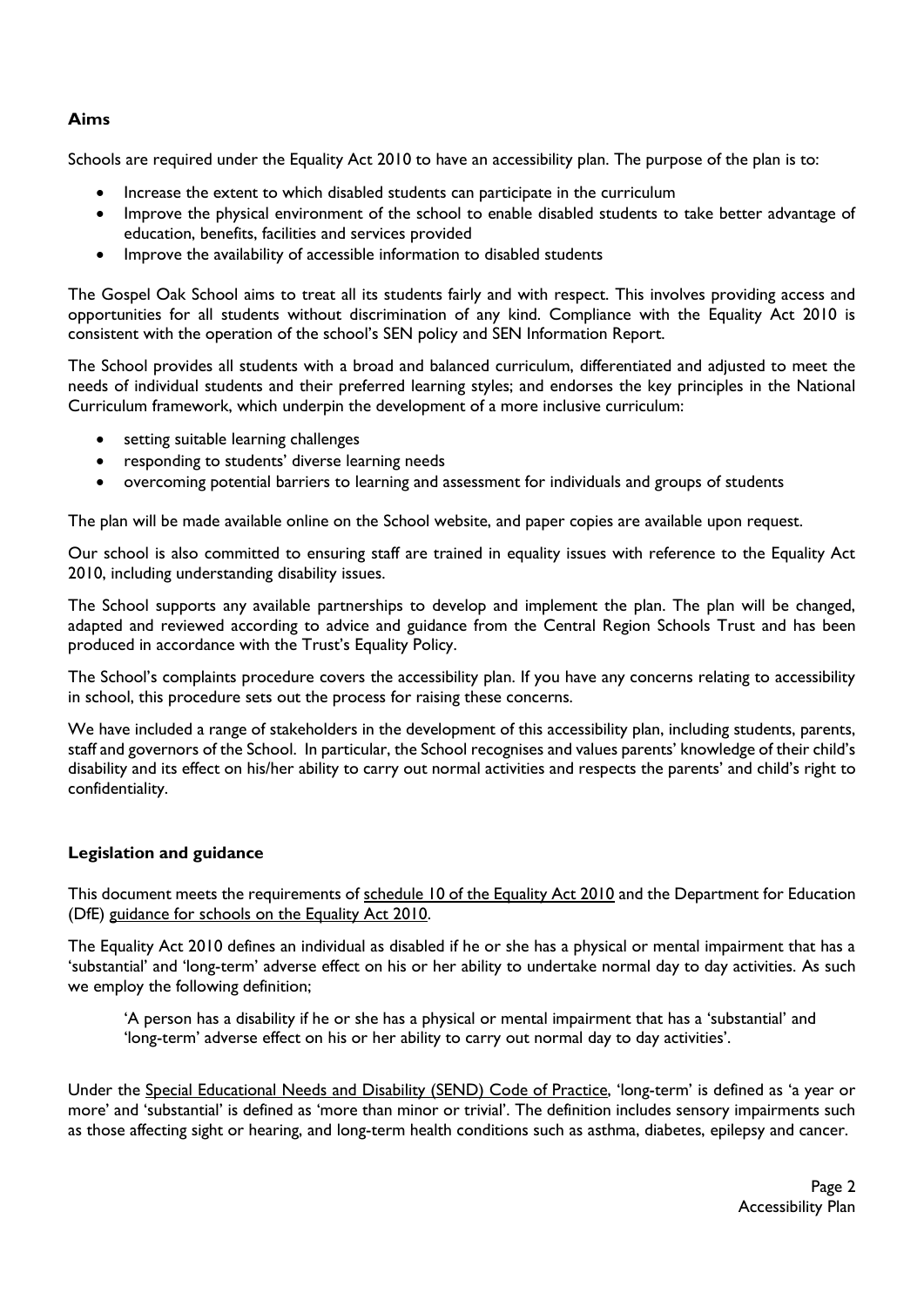The school recognises its duty under the Equality Act 2010 to:

- carry out accessibility planning, removing barriers for disabled pupils to ensure access to a full curriculum.
- increase the extent to which disabled pupils can participate and achieve in the curriculum, including staff development where necessary;
- improve the physical environment of the school to enable disabled pupils to take better
- advantage of education, benefits, facilities and services provided
- improve the availability of accessible information to disabled pupils.

Schools are required to make 'reasonable adjustments' for students with disabilities under the Equality Act 2010, to alleviate any substantial disadvantage that a disabled pupil faces in comparison with non-disabled students. This can include, for example, the provision of an auxiliary aid or adjustments to premises. This policy complies with our funding agreement and articles of association.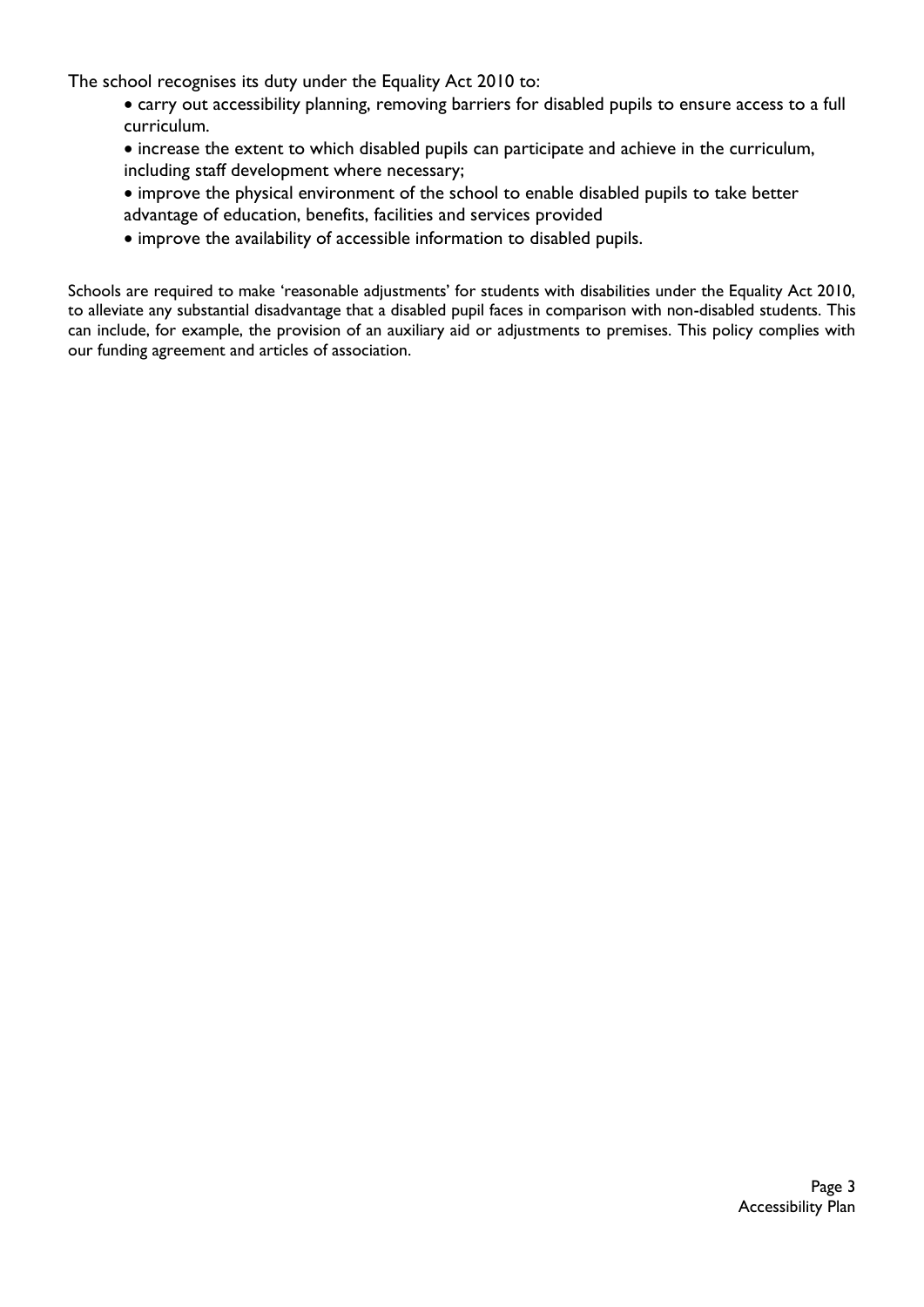## **Action Plan**

This action plan sets out the aims of our accessibility plan in accordance with the Equality Act 2010.

| Aim                                                                              | <b>Current good practice</b>                                                                                   | Actions to be taken during this<br>policy review cycle (2019/20-<br>2022/23)                                          | <b>Person responsible</b>                                                        |
|----------------------------------------------------------------------------------|----------------------------------------------------------------------------------------------------------------|-----------------------------------------------------------------------------------------------------------------------|----------------------------------------------------------------------------------|
| All staff have the necessary training to<br>teach and support students with SEND | Annual reviews for students with ECHPs<br>complete in accordance with statutory<br>guidance.                   | At least Annual training takes place on<br>aspects of supporting individuals with<br>Special Educational Needs (SEN). | <b>SENCO</b><br><b>Whole School Staff</b><br>Senior Leadership Team<br>Principal |
|                                                                                  | Parents are invited in termly to review<br>individual education plans which set out                            | Selected Achievement Assistants have<br>completed and passed EvacChair<br>training.                                   |                                                                                  |
|                                                                                  | strategies to meet student need and prompt<br>dialogue between parents and carers.                             | Achievement Assistants are allocated<br>to Specialisms within areas of needs<br>and receive specific training as      |                                                                                  |
|                                                                                  | able Achievement Assistants<br>All<br>have<br>completed EVAC chair training.                                   | required.<br>Programme of training delivered to<br>improve understanding of need.                                     |                                                                                  |
|                                                                                  | Daily SEN briefings occur via e-mail outlining<br>changes to student need and significant areas<br>of concern. | SENCO holds the National Award for<br>SEN.                                                                            |                                                                                  |
|                                                                                  | Whole school training programme devised<br>focusing on areas of need and delivery is being<br>rolled out.      | SENCo conducts weekly<br>spotlights/learning walks to observe<br>inclusive teaching throughout the<br>school.         |                                                                                  |
|                                                                                  |                                                                                                                | Achievement Assistants attend<br>personalised support staff Training<br>Days                                          |                                                                                  |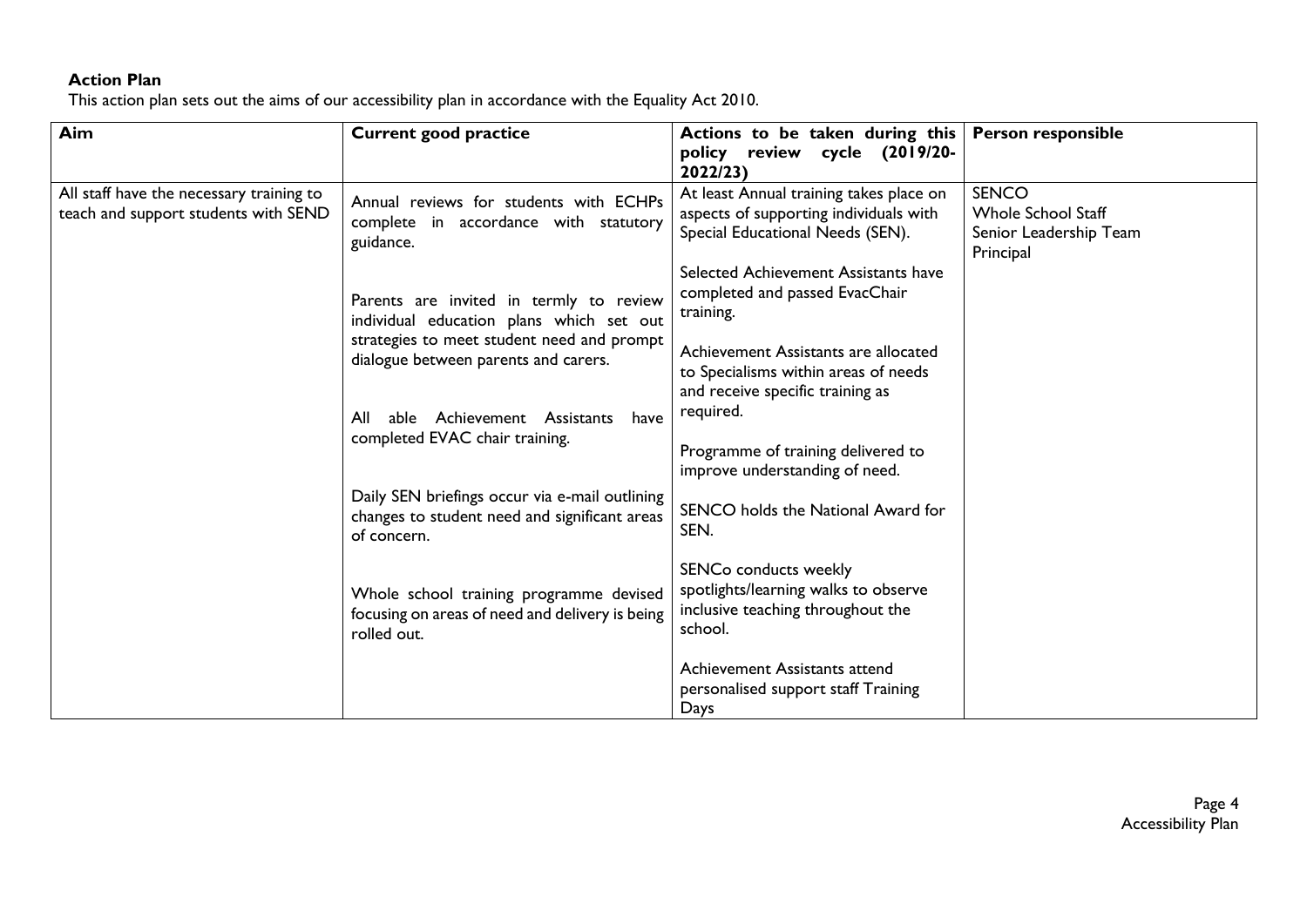| Increase access to the curriculum for<br>students with a disability | Our school offers a differentiated curriculum<br>for all students.<br>We use resources tailored to the needs of<br>students who require support to access the | Ensure that all staff (including teaching<br>support staff) are trained in the school's<br>teaching and learning model and use this<br>approach to teaching and learning. | <b>SENCO</b><br><b>Whole School Staff</b><br>Senior Leadership Team<br>Principal |
|---------------------------------------------------------------------|---------------------------------------------------------------------------------------------------------------------------------------------------------------|---------------------------------------------------------------------------------------------------------------------------------------------------------------------------|----------------------------------------------------------------------------------|
|                                                                     | curriculum.<br>Curriculum resources include examples of<br>people with disabilities.                                                                          | Ensure that staff have access to up-to-<br>date information regarding which<br>students have disabilities.                                                                |                                                                                  |
|                                                                     | Curriculum progress is tracked for all<br>students, including those with a disability.<br>Targets are set effectively and are                                 | SENCO<br>For<br>the<br>provide<br>to<br>differentiation strategies to support<br>quality first teaching.                                                                  |                                                                                  |
|                                                                     | appropriate for students with additional<br>needs.<br>Provide access to computer technology<br>appropriate for students with disabilities.                    | To employ a graduated approach to<br>the<br>effectiveness<br>of<br>assess<br>aforementioned strategies and provide<br>additional support where required.                  |                                                                                  |
|                                                                     | The curriculum is reviewed to ensure it<br>meets the needs of all students.                                                                                   | Ensure that there is a depth of<br>knowledge as required in the SEND<br>team to support any children with<br>identified disabilities in the School.                       |                                                                                  |
|                                                                     |                                                                                                                                                               | Ensure that all staff organise their<br>teaching rooms appropriately (with<br>guidance from Individual Education<br>Plans) and provide seating plans for<br>students.     |                                                                                  |
|                                                                     |                                                                                                                                                               | To ensure mechanisms exist to provide<br>staff with key information on students<br>who may need short-term support.                                                       |                                                                                  |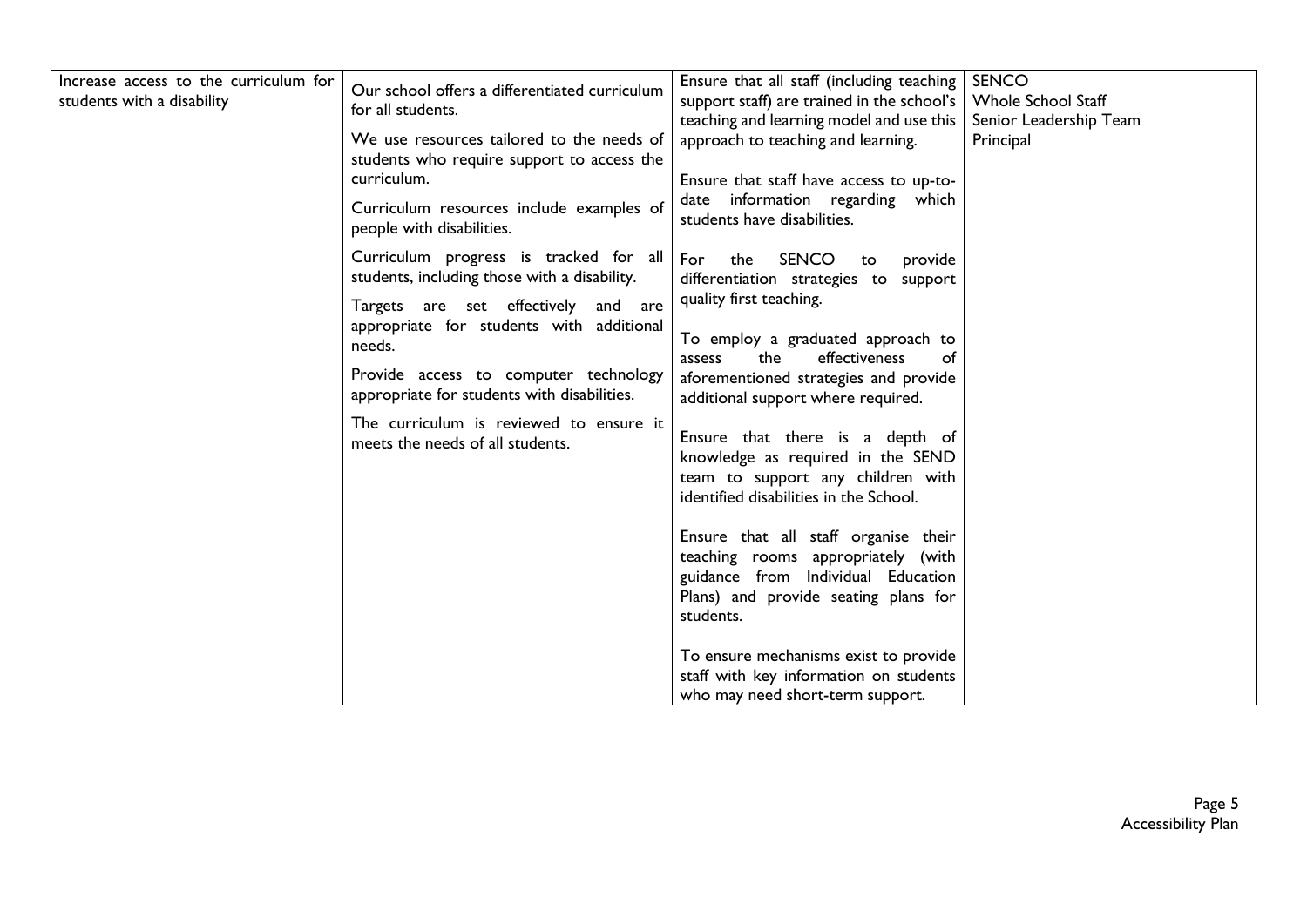| Improve and maintain access to the<br>physical environment           | The environment in both blocks is adapted to<br>the needs of students as required.<br>This includes:<br>Ramps<br><b>Elevators</b><br>Corridor width<br>Disabled parking bays<br>Disabled toilets and changing facilities<br>Library shelves<br>at wheelchair-<br>accessible height<br>Fire evacuation<br>chairs in<br>all<br>appropriate locations. | Ensure that all staff organise their<br>teaching rooms appropriately (with<br>guidance from Individual Education<br>Plans) and provide seating plans for<br>students.<br>Ensure selected fire marshals and SEN<br>support assistants have completed and<br>passed EvacChair training.<br>Ensure all staff follow the school's<br>teaching and learning model in all<br>lessons | SENCO<br><b>Whole School Staff</b><br><b>Operation Team</b>         |
|----------------------------------------------------------------------|-----------------------------------------------------------------------------------------------------------------------------------------------------------------------------------------------------------------------------------------------------------------------------------------------------------------------------------------------------|--------------------------------------------------------------------------------------------------------------------------------------------------------------------------------------------------------------------------------------------------------------------------------------------------------------------------------------------------------------------------------|---------------------------------------------------------------------|
| Improve the delivery of information to<br>students with a disability | Our School uses a range of communication<br>methods to ensure information is accessible.<br>This includes:<br>Internal signage<br>Large print resources<br><b>Braille</b><br>Induction loops<br>Pictorial or symbolic representations<br>Large font/colour requirements                                                                             | Ensure all staff follow the school's<br>teaching and learning model in all<br>lessons<br>Ensure materials are produced for<br>exams and lessons to meet the specific<br>identified needs of students.<br>Ensure<br>Hearing<br>students<br>with<br>Impairments have a SEND Passport with<br>individualised support strategies.                                                  | <b>SENCO</b><br><b>Whole School Staff</b><br><b>Exams Office</b>    |
| Lessons are responsive to pupil<br>diversity.                        | All staff use the school's teaching & learning<br>cycle which provides a structured and formal<br>model of delivery designed to promote<br>access and guidance.<br>KASE opportunities are embed into each<br>lesson.                                                                                                                                | Ensure all staff follow the school's<br>teaching and learning model in all lesson,<br>which provides diverse and innovative<br>learning tasks with a variety of learning<br>styles.<br>Each lesson has a specified focus of<br>KASE.                                                                                                                                           | <b>SENCO</b><br>Deputy Principal - T&L<br><b>Whole School Staff</b> |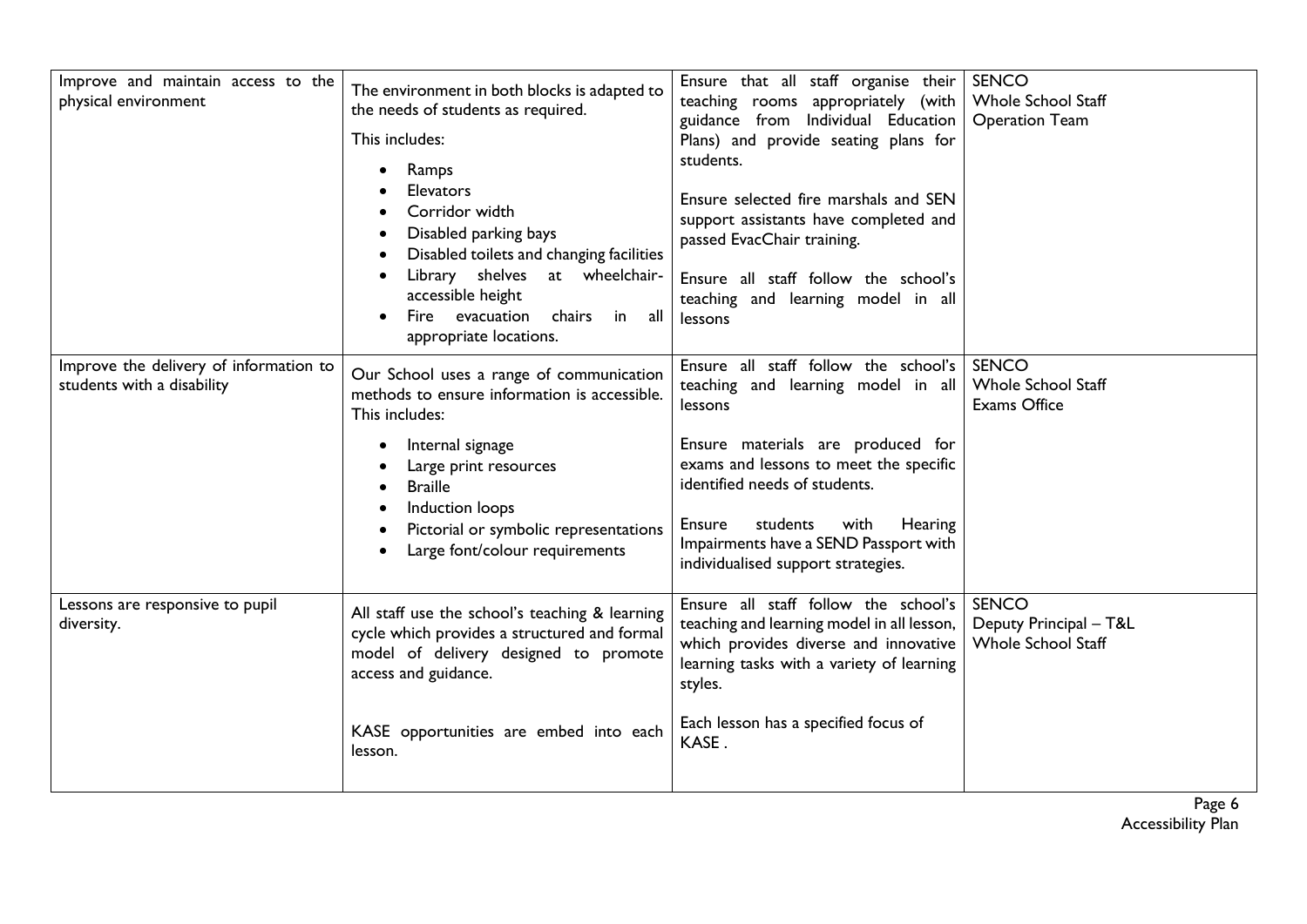|                                                                                                               | Risk assessments take place for all relevant<br>activities.<br>Educational visit coordinator in place and<br>oversees relevant training, guidance and<br>appropriate completion of risk assessments.                                                                                                        | All departments e.g. Science, PE,<br>Catering, undertake necessary and<br>relevant risk assessments for<br>appropriate activities suitable for<br>student learning.<br>The school has an Educational Visits<br>Coordinator (EVC) and all staff receive<br>relevant training and guidance.<br>A rigorous planning and risk<br>assessment process is required for all<br>Educational Visits overseen by the<br>EVC.                                                                                                                             |                                                               |
|---------------------------------------------------------------------------------------------------------------|-------------------------------------------------------------------------------------------------------------------------------------------------------------------------------------------------------------------------------------------------------------------------------------------------------------|-----------------------------------------------------------------------------------------------------------------------------------------------------------------------------------------------------------------------------------------------------------------------------------------------------------------------------------------------------------------------------------------------------------------------------------------------------------------------------------------------------------------------------------------------|---------------------------------------------------------------|
| Staff recognise and allow for the mental<br>and physical effort expended by some<br>pupils with disabilities. | IEPs are completed for all students with SEN<br>Need.<br>SENCO and team provide assessment and<br>identification of student need to ensure<br>access for all students.<br>Daily SEN briefings are sent out to staff and<br>relevant SEN information regarding changes<br>or need are communicated to staff. | Individual Education Plans are created<br>for students who have difficulties in<br>accessing mainstream lessons,<br>providing staff with individualised<br>strategies in supporting the needs of all<br>pupils on the SEN register.<br>The SENCO completes diagnostic<br>assessments to identify need and<br>through the use of Sandwell's Inclusion<br>Support service, ensures that all exam<br>access arrangements are complete.<br>Weekly briefings provide staff with key<br>information on students who may need<br>short-term support. | <b>SENCO</b><br><b>Whole School Staff</b><br>Curriculum Leads |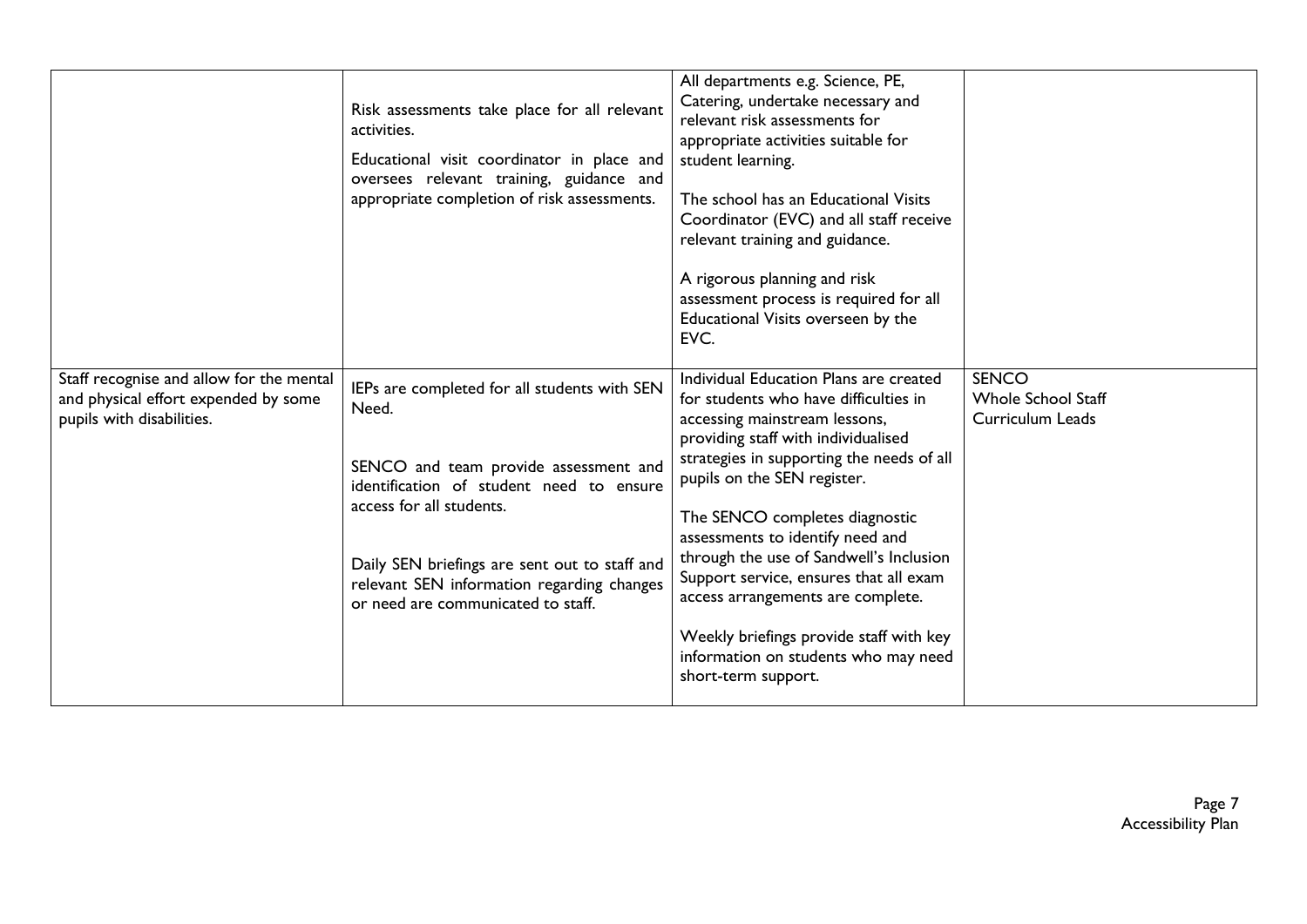| Staff provide alternative ways of giving<br>access to experience or understanding<br>for pupils with disabilities who cannot<br>engage in particular activities, for | IEPs are completed for all students with SEN<br>Need.                                                         | Every effort is made to involve all<br>students in all activities within the<br>school.                                                                                                                                                                                         | <b>SENCO</b><br>Curriculum Leads |
|----------------------------------------------------------------------------------------------------------------------------------------------------------------------|---------------------------------------------------------------------------------------------------------------|---------------------------------------------------------------------------------------------------------------------------------------------------------------------------------------------------------------------------------------------------------------------------------|----------------------------------|
| example some forms of exercise in<br>physical education?                                                                                                             | SENCO and team provide assessment and<br>identification of student need to ensure<br>access for all students. | Individual Education Plans are created<br>to enable students to access the full<br>curriculum despite, learning, medical,<br>social and emotional, mental health or<br>behavioural needs.                                                                                       |                                  |
|                                                                                                                                                                      | Lessons are differentiated to allow for<br>participation for all students.                                    | During lessons students have access, as<br>and when required, to specialised and<br>adapted sporting equipment such as<br>sports wheel chairs, modified<br>basketball hoops, shortened rackets<br>and larger shuttles/balls - dependent<br>on the sport.                        |                                  |
|                                                                                                                                                                      |                                                                                                               | Lessons are differentiated to suit the<br>learning needs of all students.                                                                                                                                                                                                       |                                  |
|                                                                                                                                                                      |                                                                                                               | Various roles (leader, performer,<br>official, coach) are available for all<br>students to fully participate in lessons<br>ensuring that all lessons are inclusive.                                                                                                             |                                  |
|                                                                                                                                                                      |                                                                                                               | Equipment in the leisure suite is<br>specially adapted for easy access.                                                                                                                                                                                                         |                                  |
| School visits, including overseas visits,<br>are made accessible to all pupils<br>irrespective of attainment or<br>impairment.                                       | The school operates on a presumption of<br>entitlement to trips regardless of ability.                        | The School adopts the principal that it<br>is unlawful to treat a disabled person<br>less favourably or fail to take steps to<br>ensure that disabled persons are not<br>placed at a substantial disadvantage<br>without justification. We endorse the<br>following principles: | <b>SENCO</b><br>Curriculum Leads |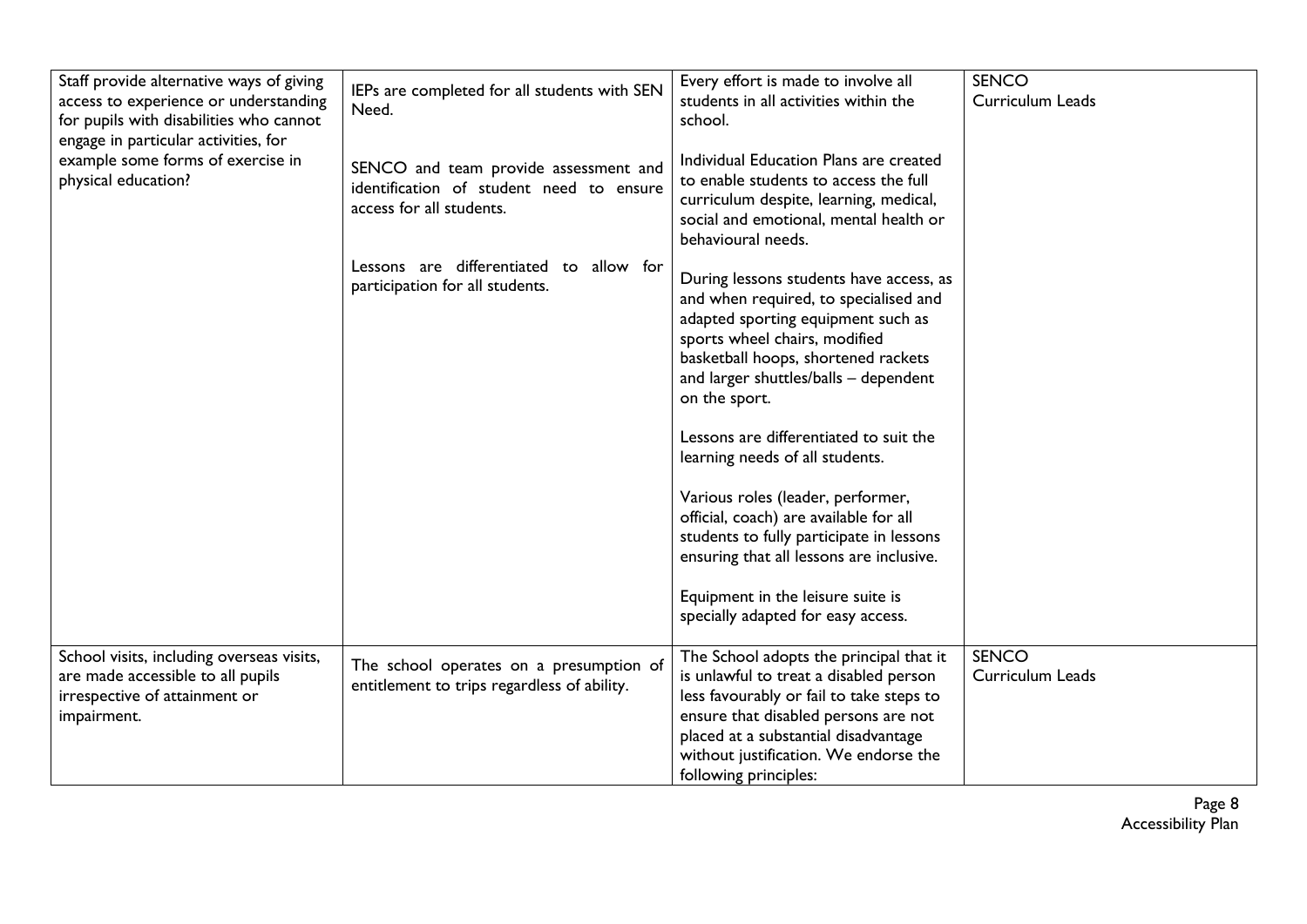|                                                                           | The EVC ensures that appropriate guidance<br>and risk assessments are in place to support<br>students with additional need.                                                  | A presumption of entitlement<br>to participate<br>Accessibility through direct or<br>realistic adaption or<br>modification<br>Integrations through<br>participation with peers<br>For all trip's permission is<br>sought from the EVC, who<br>ensures equal access occurs<br>and all medical issues identified<br>are addressed.<br>Appropriate risk assessments<br>are carried out.<br>The curriculum strives to<br>provide a diverse range |                                               |
|---------------------------------------------------------------------------|------------------------------------------------------------------------------------------------------------------------------------------------------------------------------|----------------------------------------------------------------------------------------------------------------------------------------------------------------------------------------------------------------------------------------------------------------------------------------------------------------------------------------------------------------------------------------------------------------------------------------------|-----------------------------------------------|
| The size and layout of the school -<br>allows for access for all student  | Site inspections occur daily by the site team.<br>Exit and fire escape exists are visibly sign-<br>posed.                                                                    | Regular site inspections to take place<br>by Site Manager to ensure all pathways<br>are clear of any issues, which would<br>make access around the site unsafe and<br>inaccessible.                                                                                                                                                                                                                                                          | <b>SENCO</b><br>Site team<br>Principal.       |
|                                                                           | SEN staff are provided with appropriate<br>training regarding EVAC training and assisting<br>students with mobility issues around school.<br>Disability parking is provided. | Exit routes signs are clearly labelled<br>and regularly checked to ensure they<br>are current and visible.<br>Disabled parking for only staff and<br>children who have the appropriate<br>authorities to park in disabled spaces.                                                                                                                                                                                                            |                                               |
| Steps are made to reduce background<br>noise for hearing impaired pupils. | impairment<br>identifies<br>Hearing<br>register<br>students with HI issues.                                                                                                  | Students with Hearing Impairments<br>have an Individual Education plan with<br>individualised support strategies.                                                                                                                                                                                                                                                                                                                            | <b>SENCO</b><br>Curriculum Leads<br>Principal |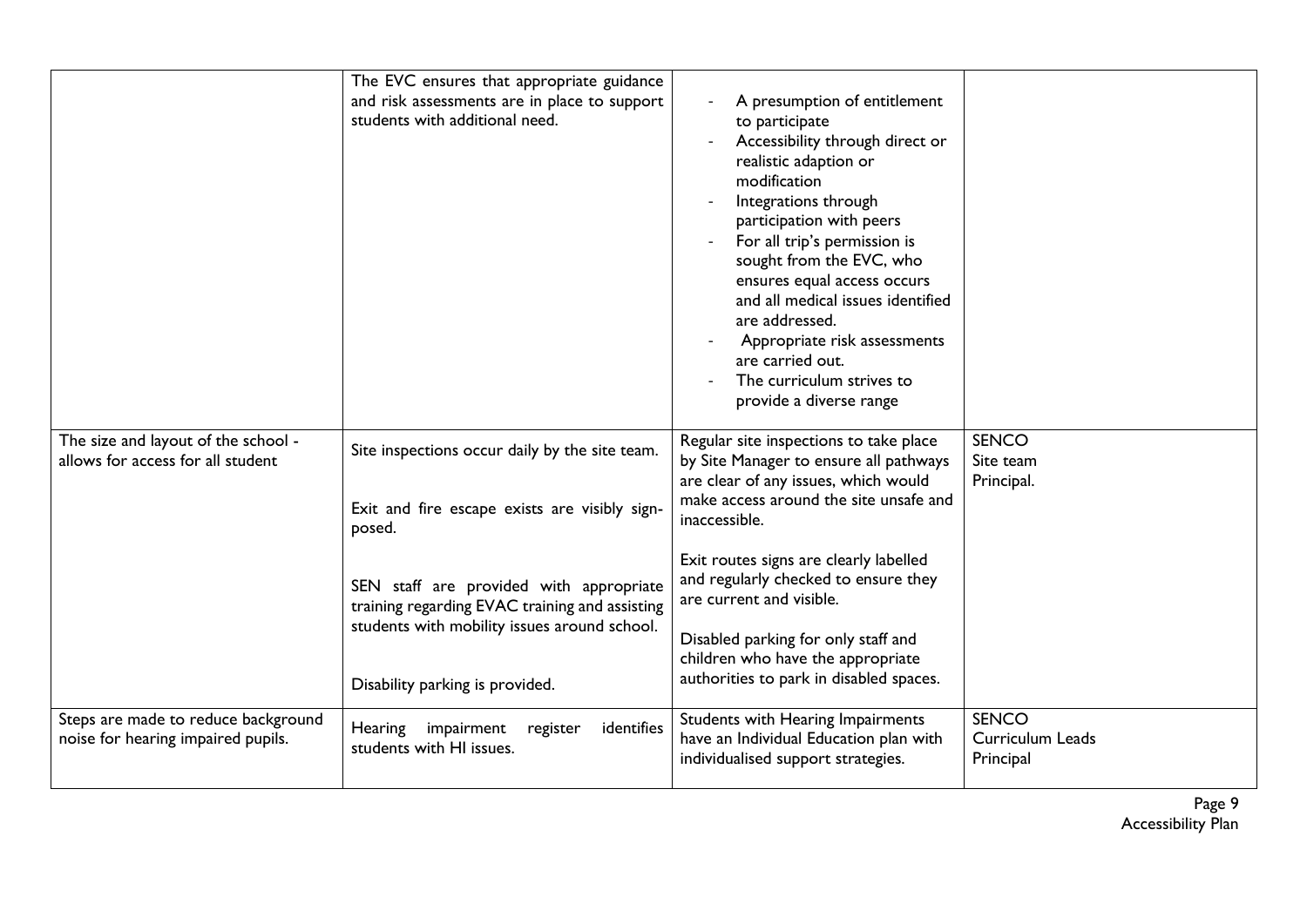|                                                                                                                                                                                                                | Sandwell's inclusion support team are used to<br>provide staff with appropriate guidance to<br>facilitate access to students.                                                                                                                                                                                                                                                                                                                                                                                     | Students with hearing impairments are<br>assessed by the Hearing Impairment<br>Team to provide appropriate access<br>arrangements e.g. carpeted rooms,<br>small rooms.                                                                                                                                                                                                                                                   |                                               |
|----------------------------------------------------------------------------------------------------------------------------------------------------------------------------------------------------------------|-------------------------------------------------------------------------------------------------------------------------------------------------------------------------------------------------------------------------------------------------------------------------------------------------------------------------------------------------------------------------------------------------------------------------------------------------------------------------------------------------------------------|--------------------------------------------------------------------------------------------------------------------------------------------------------------------------------------------------------------------------------------------------------------------------------------------------------------------------------------------------------------------------------------------------------------------------|-----------------------------------------------|
| Steps are promote access to learning<br>for students with visual impairments.                                                                                                                                  | Visual impairment register identifies students<br>with VI issues.<br>Sandwell's inclusion support team are used to<br>provide staff with appropriate guidance to<br>facilitate access to students.                                                                                                                                                                                                                                                                                                                | Students with visual impairments have<br>an Individual Education plan with<br>individualised support strategies.<br>Students with hearing impairments are<br>assessed by the VI Team to provide<br>appropriate access arrangements e.g.<br>carpeted rooms, small rooms.                                                                                                                                                  | <b>SENCO</b><br>Curriculum Leads<br>Principal |
| Where remote learning is required for<br>students, the school takes necessary<br>steps to ensure that all students,<br>including this with disabilities, visual<br>impairments and dyslexia can take<br>place. | Students who have identified impairments are<br>added to 'vulnerable learner' lists and regular<br>phone calls to parents where learning needs<br>are identified and addressed.<br>For students with dyslexia difficulties, work<br>sent home to students is on the correct<br>coloured paper.<br>Coloured overlays are provided by school to<br>students who are required to use computers.<br>Staff receive training on how to support<br>students with learning difficulties during<br>remote learning cycles. | Lists established and reviewed to<br>ensure parents and learners are<br>contacted and arising needs are<br>addressed.<br>SENCO to review dyslexia lists,<br>provide this information to<br>reprographics staff to ensure work set<br>is on correct paper.<br>Review lists of students requiring<br>coloured paper and provide overlays.<br>Provide training for new staff or new<br>starter to reflect current practice. | <b>SENCO</b><br>Curriculum Leads<br>Principal |